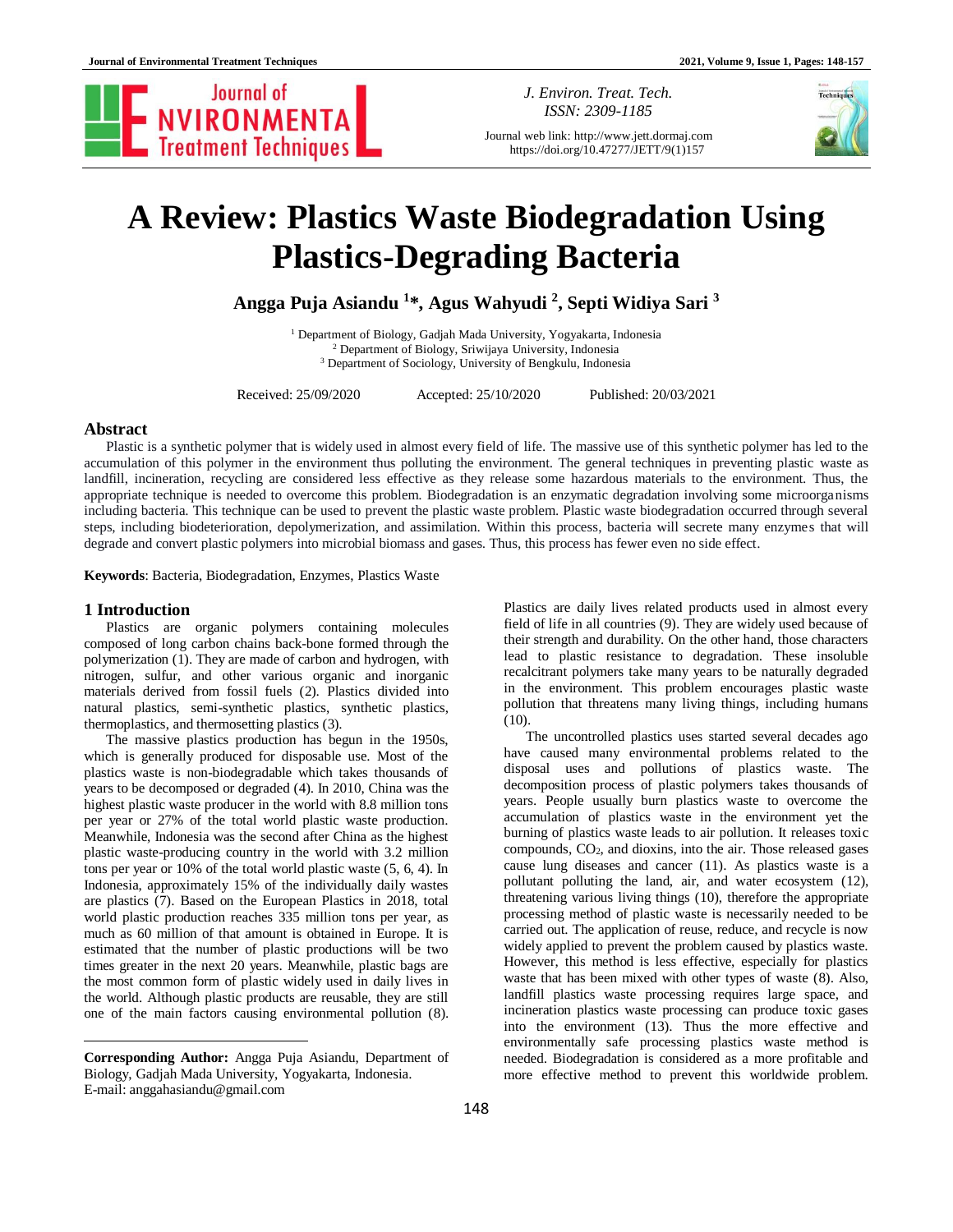Biodegradation involves many kinds of plastics degrading microorganisms (14, 15) as bacteria, such as *D.nigrificans,* and *Pseudomonas alcaligenes* (16). They can produce various enzymes, both intracellular and extracellular, that can degrade plastic polymers to protect the environment (14, 15), and to stop plastics polluting the land, air, and water (10).

## **2 Type of Plastics**

Plastics generally divided into two categories, thermoplastics and thermosets. Thermoplastics are a group of plastics that can be melted when heated and hardened when cooled. Thermoplastics are including Polyethylene cooled. Thermoplastics are including Polyethylene Terephthalate (PET), Polyethylene (PE), Low-Density Polyethylene (LDPE), High-Density Polyethylene (HDPE), Polystyrene (PS), Expanded polystyrene (EPS), Polyvinylchloride (PVC), Polycarbonate, Polypropylene (PP), Polylactic acid (PLA) and Polyhydroxyalkanoates (PHA). Meanwhile, thermosets are plastics which their chemical structures can be changed when heated thus can not be re-melted. Thermoset plastics are including Polyurethane (PUR), Phenolic resins, Epoxy resins, Silicone, Vinyl ester, Acrylic resins, Ureaformaldehyde (UF) resins (4).

Polyethylene terephthalate (PET) is a transparent and thin plastic that commonly used as a wrapper for various foods and drinks. Low-density polyethylene (LDPE) is a flexible and strong heat-resistant plastic usually used as a drink container. High-density polyethylene (HDPE), made from heat-resistant petroleum, is commonly used as plastic bags. While Polyvinyl chloride (PVC) is a synthetic plastic containing many chemical additives such as heavy metals, dioxins, BPA, and phthalates resulting in various health problems as bronchitis and cancer. This plastic is widely used as a wrapper, such as vegetable oil wrapper. Polypropylene (PP), strong and semi-permanent plastic, commonly used for medicine packaging. Polystyrene (PS) is a petroleum-based plastic that contains benzene, a carcinogenic compound. This plastic widely used as cutleries. Polycarbonate is a plastic that contains hazardous BPA material, this plastic is usually used as a reusable bottle (17, 18). Meanwhile, the most common single-use plastics are LDPE, HDPE, PET, PS, EPS, and PP (4).

Based on Plastic Europe 2018, In Europe, the highest plastic demands are LDPE, HDPE, polypropylene, polyvinyl chloride, polyurethane, polystyrene, and polyethylene terephthalate. The need for LDPE is 17.5% and HDPE 12.3%. While the need for polypropylene is 19.3%, polyvinyl chloride 10.2%, polyurethane 7.7%, polystyrene 7.4%, and polyethylene terephthalate is 7.4% (19).

In addition to nonbiodegradable synthetic plastics, biodegradable plastics are now being developed and used. Biodegradable plastics and polymers are materials that are now widely used in various industries. The use of biodegradable plastics is related to environmental problems due to the recalcitrant characteristic of petroleum-based plastics waste. Some biodegradable plastics are polylactic acid (PLA) and polybutylene adipate-co-terephthalate (20, 21). Although PLA is biodegradable, the polymer still requires a long time to be degraded in nature. The complete biodegradation process of a biodegradable polymer in nature takes months or even years (21).

# **3 Plastics Waste Problems**

The plastics degradation process in the environment takes up 20 to 100 years, even reaching 500 years to be degraded completely (22). Furthermore, the degradation of plastic bags and styrofoam containers spend 1000 years (4). It causes negative impacts on the environment as decreasing soil fertility that contaminated with plastics waste, contaminating water by plastic constituents, interfering soil-decomposing organisms, and accumulating toxic compounds through the food chains. Also, buried plastic waste blocks waterways cause flooding (22).

Plastics waste in both terrestrial and aquatic environments is the main problem of ecosystem balance. It will be worse when the plastics have been transformed into invisible microplastics that are harder to overcome. The large amount of plastics waste dominated by plastic bags has caused various respiratory and digestive system problems for thousands of species. Ingested plastic waste by animals, mainly aquatic animals such as fish, leads to bioaccumulation of the toxic compounds contained in the plastic waste. Then the plastic contaminated fish possibly consumed by humans resulting in many health problems. It is estimated that in 2050 as many as 99% of seabirds will be exposed to plastic waste through ingestion (4).

Plastics waste on the land can be broken down by sunlight into smaller parts or fragments polluting soil and water. Those toxic fragments may be involved in food chains threatening many living things. For instance, polyethylene is gravely hazardous for many aquatic species as aquatic mammals, sea turtles, and waterbirds when it is consumed accidentally (11).

Plastics waste burning is not an effective solution to solve plastics accumulation problems. That process releases toxic gases into the environment including dioxins, heavy metals, PCBs, and furans causing various respiratory system diseases  $(23, 18)$ . Furthermore, the plastic burning produces  $CO<sub>2</sub>$  into the air, the gas is related to global warming. It will trap solar heat that increases the earth's surface temperature (24, 18).

The accumulated plastics waste on the land is hard to degrade. It will inhibit the water infiltration into the soil (11), leads to soil infertility. The plastics waste accumulation on the land reduces the availability of oxygen in the soil. The amount of plastics waste in the soil causes the reduction of soildecomposing organisms, thus decomposition of organic and inorganic materials will be decreased that affects the soil fertility and inhibits plant growth (22).

## **4 Plastics Hazardous Substances**

Plastics contain some hazardous substances affecting human health. Dangerous plastic components such as bisphenol A found in PC and PVC can cause the reproductive system disorders, mainly the ovaries. Phthalates contained in PS and PVC lead to testosterone disorders and interfere with sperm motility. The styrene monomers as those found in polystyrenetype plastics are carcinogenic. Nonylphenol contained in PVC causes estrogen disorders. Meanwhile, dioxins, persistent organic pollutants (POPs), polycyclic aromatic hydrocarbons (PAHs), and polychlorinated biphenyls (PCBs) found in almost all plastic types resulting in various health problems. Dioxins are carcinogens interfering with testosterone disorders. POPs can disrupt the nervous and reproductive systems. PAHs associated with the reproductive system and development disorders, and PCBs related to thyroid hormone disorders (25, 18).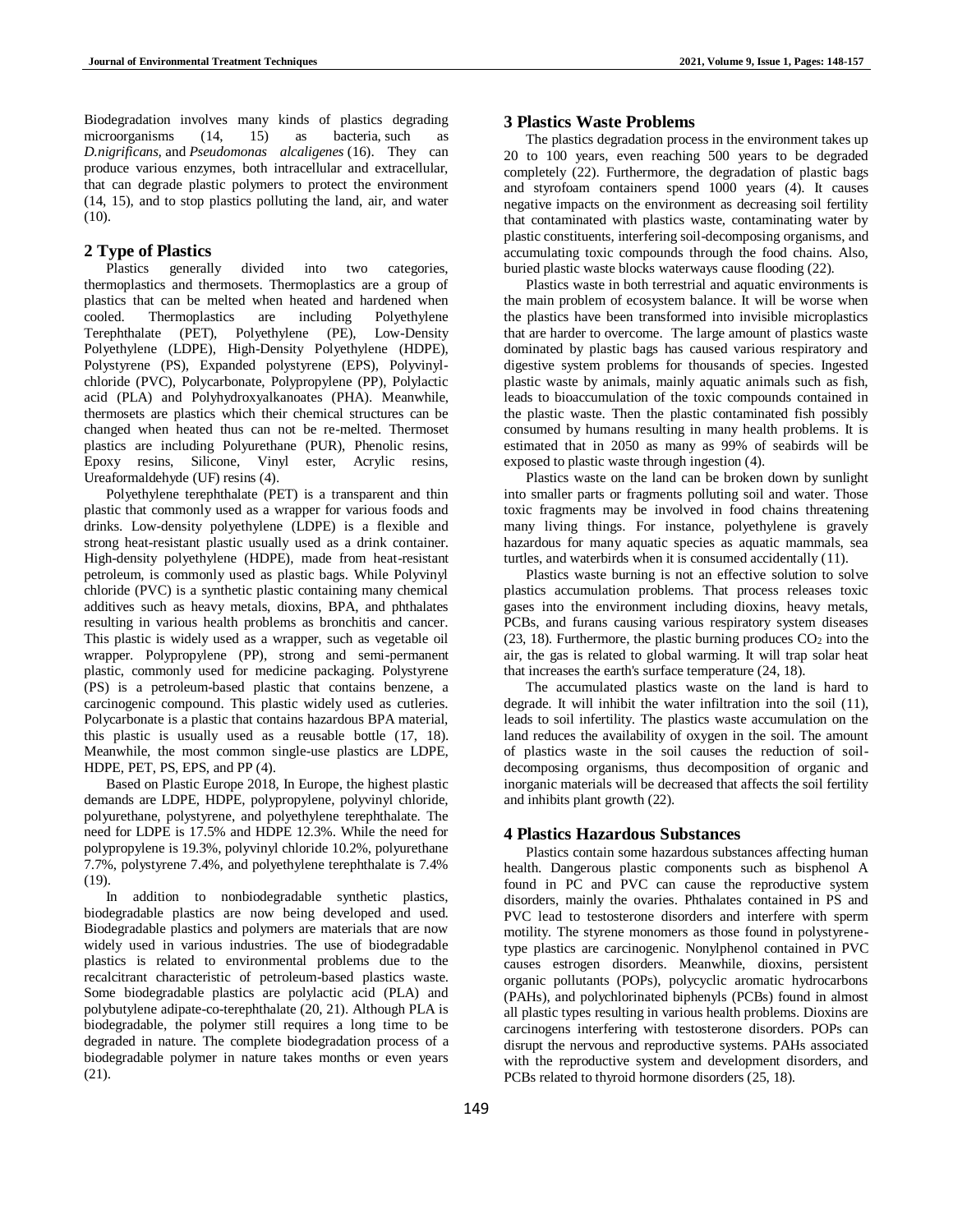# **5 General Plastics Waste Management**

Plastics waste landfill and incineration are two commonly used plastic waste management methods. However, these two methods are considered as the managing plastic waste processes which have side effects on the environment as they release various toxic gases into the air, besides landfill also requires a large space. Plastics recycling activities are also relatively ineffective in dealing with the abundance of plastic waste (13).

The application of reuse, reduce, and recycle is now widely promoted in addition to solve plastic waste problems. It is appropriate for postindustrial plastics, yet it is not effective for plastics that have been used or consumed by people that are usually mixed with other organic and inorganic wastes. Afterward, chemical methods of plastics waste management systems are influenced by several factors and conditions related to the polymer constituents of each plastic (8).

## **6 Plastics Biodegradation**

A plastics waste processing effective method is needed (14, 15) to balance the increasing uses of plastics every year (26). It is Biodegradation. Biodegradation is an effective, profitable, and economically valuable plastics waste processing method. The ability of many microorganisms to break down plastic polymers is an advantage that can be used in dealing with problems arising from the increasing accumulation of plastics waste every day. Some microorganisms produce various kinds of enzymes, both intracellular and extracellular, catalyze plastic polymers degradation into safe smaller fragments (14, 15). The utilization of microbial cells directly to degrade plastic C-C bonds is considered more effective (27). Biodegradation is a specific enzymatic process. Certain enzymes break down certain substrates (28).

The plastic waste biodegradation process occurs through several stages, including biodeterioration, depolymerization, and assimilation. Biodeterioration is a cooperation between several microbes and abiotic factors that breaks down polymers into smaller ones. This process will be continued with depolymerization. Depolymerization occurs in which microbes secrete catalytic compounds in the form of enzymes and free radicals to form biofilms helping them to break the polymer chains progressively (29).

Biodeterioration is a process of changing or modifying plastic polymers carried out by some microorganisms on the plastic surface. The changes include chemical, physical, and mechanical changes (30). This process will be accelerated by biofilms formed by microorganisms on the plastic surface. A biofilm is a form of living things community. Microbes attach themselves and colonize the surface of an object to form biofilms assisted by an extracellular compound produced by them. In the form of biofilms, microbial cells attach one to another in a polymer matrix containing polysaccharides and proteins (13). Extracellular polymeric substances (EPS) produced by microorganisms help them to break down the plastic surface (31, 32). EPS consists of polysaccharides, proteins, and nucleic acids (33).

EPS penetrates the plastic surface pores causing enlargement of the pores. It is enhanced microbes, bacteria, to damage plastic polymers, to form holes, and to encourage the physical deterioration of plastic polymers (31, 32). Also, the formation of biofilms on plastic surfaces encourages the formation of various

kinds of acid compounds changing the pH of plastic polymers leads to chemical plastic deterioration causing changes of the polymer microstructures. These acids are including nitrous acid, nitric acid or sulfuric acid, citric, fumaric, gluconic, glutaric, glyoxylic, oxalic, and oxaloacetic (32). The plastic surface damages associated with metabolites and extracellular enzymes released by bacteria (34).

Depolymerization of the plastic constituents is carried out by depolymerase enzymes. The results of this reaction can be in the form of oligomers, dimers, and monomers that are simpler than polymers. They will be further processed according to the presence of oxygen molecules in metabolism. Aerobic degradation of those components will produce microbial biomass, CO2, and H2O. While anaerobic degradation will change those components into microbial biomass,  $CO<sub>2</sub>$ , H<sub>2</sub>O, and CH<sub>4</sub> or H<sub>2</sub>S  $(35)$ .

Extracellular and intracellular depolymerase enzymes secreted by microbes have important roles in plastic waste degradation. During the degradation process, the released enzymes will break down complex polymers into smaller and simpler chains. These decomposed small molecules will be easily dissolved in water then absorbed through microbial semipermeable cell membranes to be used as carbon and energy sources. Assimilation occurs in microbial cytoplasms in which the metabolic process occurs to produce energy, biomass, food reserves, primary and secondary metabolites (29). After degraded into smaller ones, plastic fragments such as monomers will enter the cells. These components enter the microbial cell metabolism system to undergo a subsequent degradation process to form energy and biomass for microorganisms. Even though monomers have formed, sometimes they do not fully assimilated. They will be released outside of the cells and will be used by other microorganisms that have a suitable assimilation pathway for those monomers (32).

The next process of biodegradation is mineralization. Mineralization is the final metabolic process of plastic waste toxic compounds. This process changes those hazardous compounds into more environmentally safe compounds (36). Mineralization is a process of converting biodegradable materials or biomass into gases, water, salt, minerals, and other residues. The formed gases include carbon dioxide, methane, and nitrogen components. The mineralization process will be ended when all biodegradable compounds have been consumed by microorganisms and all carbons are converted to carbon dioxide (37, 38).

## **7 Plastics Degrading Bacteria**

Many plastics degrading bacteria have been widely reported by researchers as compiled in table 1. Some of PE degrading bacteria are including *D.nigrificans* and *Pseudomonas alcaligenes* isolated from plastic waste contaminated soil (16), *Enterobacter* sp. D1 isolated from the guts of *Galleria mellonella* (39) and *P.putida* MTCC 2475 isolated from garden soil. *P.putida* MTCC 2475 reduced milk cover weight about 63.1 – 73.3% within 1 month incubation (40). In the *Enterobacter* sp. D1 treated solution there was increasing of alcohol, esters, acidic compounds, ethyl decanoate, and 6 methyl-5-hepten-2-ol. Alcohol, alkaline, hydrocarbon, esters, and acid compounds indicate bacterial metabolism in degrading PE (41, 39). That process involves various oxidoreductase enzymes (39).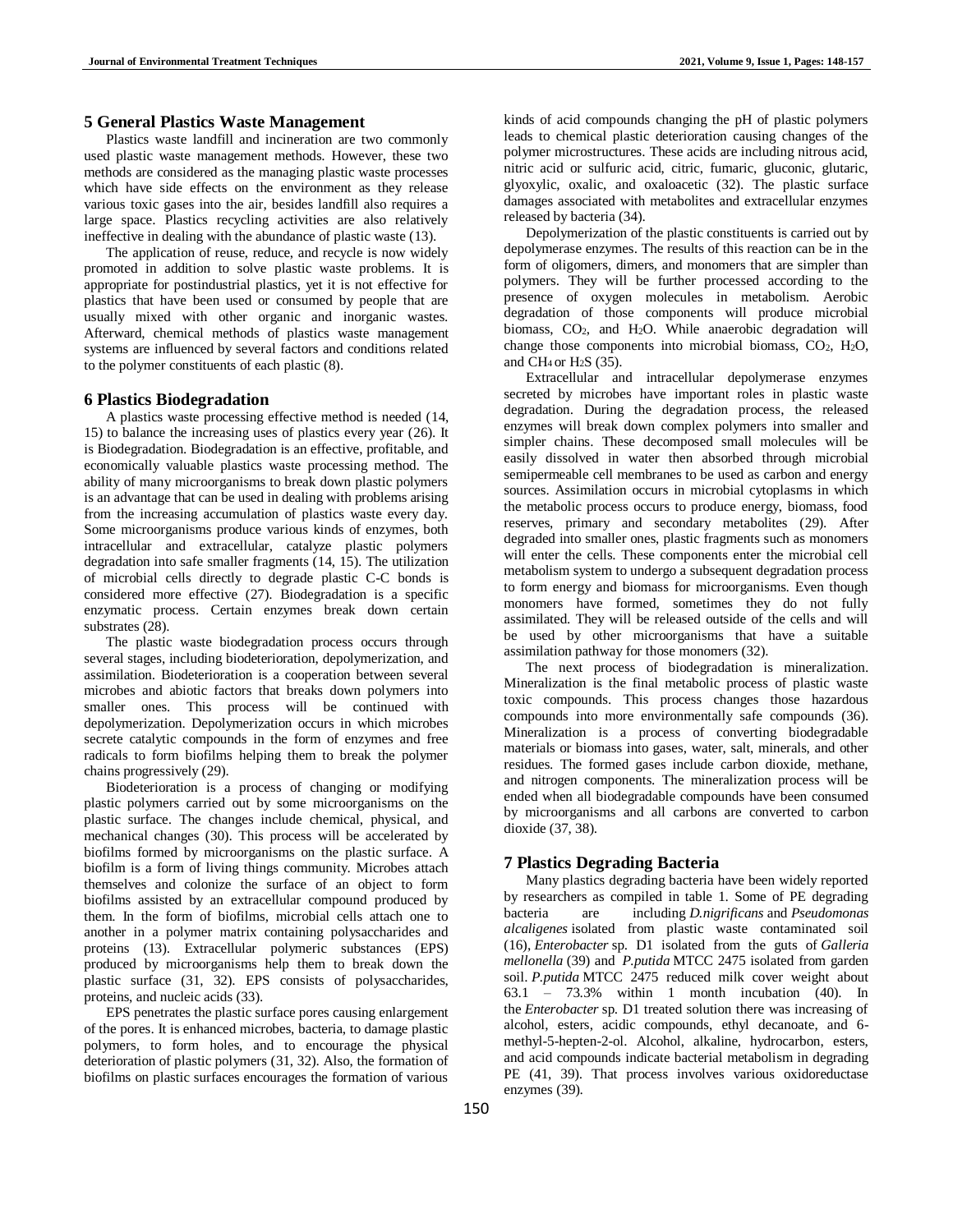| Plastic      | Bacteria                                    | <b>Isolate Sources</b>                      | Tabel 1. Flastics Degrading Bacteria<br>Observation of | Media                                        | Incubation | References |
|--------------|---------------------------------------------|---------------------------------------------|--------------------------------------------------------|----------------------------------------------|------------|------------|
| <b>Types</b> | <b>Bacillus</b>                             |                                             | Degradation                                            |                                              | Time       |            |
| PE           | amylolyticus                                | Garbage Soil                                | 32% of PWL                                             | <b>Culture Broth Medium</b>                  | 1 Month    | (42)       |
|              | <b>Bacillus</b> subtilis<br>Desulfotomaculu | Garbage Soil<br>Plastic Contaminated        | 14% of PWL                                             | <b>Culture Broth Medium</b>                  | 1 Month    | (42)       |
|              | m nigrifans                                 | Soil                                        | 16.2% of PWL                                           | Nutrient Broth                               | 1 Month    | (16)       |
|              | Enterobacter sp.<br>D1                      | Isolated from Gut of<br>Galleria mellonella | 1.98% of CD<br>1.98% of OI                             | A Carbon-Free Source<br>Agar Solid Medium    | 31 Days    | (39)       |
|              | Pseudomonas<br>alcaligenes                  | <b>Plastic Contaminated</b><br>Soil         | 16.2% of PWL                                           | Nutrient Broth                               | 1 Month    | (16)       |
|              | Pseudomonas<br>fluorescens                  | Garbage Soil                                | 22% of PWL                                             | Culture Broth Medium                         | 1 Month    | (42)       |
|              | Pseudomonas<br>putida                       | Garbage Soil                                | 18% of PWL                                             | Culture Broth Medium                         | 1 Month    | (42)       |
|              | Pseudomonas<br>putida MTCC<br>2475          | Garden Soil                                 | $>10\%$ of PWL                                         | Mineral Salt Medium                          | 1 Month    | (40)       |
|              | Streptomyces<br>SSP <sub>2</sub>            | Soil                                        | 8% of PWL                                              | <b>ATCC</b> Medium                           | 1 Month    | (12)       |
|              | Streptomyces<br>SSP4                        | Soil                                        | 11% of PWL                                             | <b>ATCC Medium</b>                           | 1 Month    | (12)       |
|              | Sterptomyces<br>SSP <sub>14</sub>           | Soil                                        | 19% of PWL                                             | <b>ATCC</b> Medium                           | 1 Month    | (12)       |
|              | Actinobacter<br>ursingii                    | Soil and Plastic Waste                      | Color Zone on the Medium                               | Solid MSM                                    | 3 Days     | (48)       |
|              | Alcanivorax<br>borkumensis                  | Marine Plastic Waste<br>Sedimentations      | 3.5% of PWL                                            | Liquid Medium Containing<br>0.05% Hexadecane | 80 Days    | (50)       |
|              | Bacillus<br>carbonipphilus                  | <b>LDPE</b> Contaminated<br>Soil            | 25% of PWL                                             | Mineral Broth                                | 2 Months   | (45)       |
|              |                                             |                                             | 34.55% of PWL                                          | Mineral Agar                                 |            |            |
|              | <b>Bacillus</b>                             | <b>LDPE</b> Contaminated                    | 16% of PWL                                             | Mineral Broth                                | 2 Months   | (45)       |
|              | coagulans                                   | Soil                                        | 18.37% of PWL                                          | Mineral Agar                                 |            |            |
|              | <b>Bacillus</b><br>licheniformis<br>KC2-MRL | Soil                                        | Plastic's Surface Damage                               | Mineral Salt Medium                          | 1 Month    | (49)       |
|              | <b>Bacillus</b>                             | <b>LDPE</b> Contaminated                    | 34.48% of PWL                                          | Mineral Agar                                 | 2 Months   | (45)       |
|              | megaterium<br>Bacillus nedei                | Soil<br><b>LDPE</b> Contaminated<br>Soil    | 21% of PWL                                             | Mineral Broth                                |            | (45)       |
|              |                                             |                                             | 36.07% of PWL<br>14% of PWL                            | Mineral Agar<br>Mineral Broth                | 2 Months   |            |
|              | Bacillus smithii                            | <b>LDPE</b> Contaminated<br>Soil            | 16.40% of PWL                                          | Mineral Agar                                 | 2 Months   | (45)       |
|              |                                             |                                             | 8% of PWL                                              | Mineral Broth                                |            |            |
|              | Bacillus sp. KC3-<br>MRL                    | Soil                                        | Plastic Surface Damage                                 | Mineral Salt Medium                          | 1 Month    | (49)       |
| LDPE         | <b>Bacillus</b><br>sporothermo-<br>durans   | <b>LDPE</b> Contaminated<br>Soil            | 36.54% of PWL                                          | Mineral Agar                                 | 2 Months   | (45)       |
|              |                                             |                                             | 21% of PWL                                             | Mineral Broth                                |            |            |
|              | <b>Bacillus</b><br>weihenstephanens<br>is   | Hydrocarbon enriched<br>soil                | 32.61% of TPBWL and<br>35.64% of ThPBWL                | C-zopek-Dox Broth                            | 6 Months   | (82)       |
|              | Burkholderia<br>cepacia                     | Hydrocarbon Enriched<br>Soil                | 31.43% of TPBWL and<br>36.34% of ThPBWL                | C-zopek-Dox Broth                            | 6 Months   | (82)       |
|              | Escherichia coli                            | Hydrocarbon Enriched<br>Soil                | 23.27% of TPBWL and<br>23.57% of ThPBWL                | C-zopek-Dox Broth                            | 6 Months   | (82)       |
|              | Pseudomonas<br>aeruginosa                   | Landfill Soil                               | 18.75% of PWL                                          | Mineral Salt Broth                           | 45 Days    | (47)       |
|              | Pseudomonas<br>fluorescens                  | Garbage Soil                                | 22% of PWL                                             | Culture Broth Medium                         | 1 Month    | (42)       |
|              | Serratia sp. KCI-<br>MRL                    | Soil                                        | Plastic Surface Damage                                 | Mineral Salt Medium                          | 1 Month    | (49)       |
|              | Stenotropphomon<br>as sp. KC4-MRL           | Soil                                        | Plastic Surface Damage                                 | Mineral Salt Medium                          | 1 Month    | (49)       |
|              | <b>Streptomyces</b><br>coelicoflavus        | Oil Contaminated Soil                       | 30% of PWL                                             | Mineralt Salt Agar                           | 4 weeks    | (51)       |

# Tabel 1: Plastics Degrading Bacteria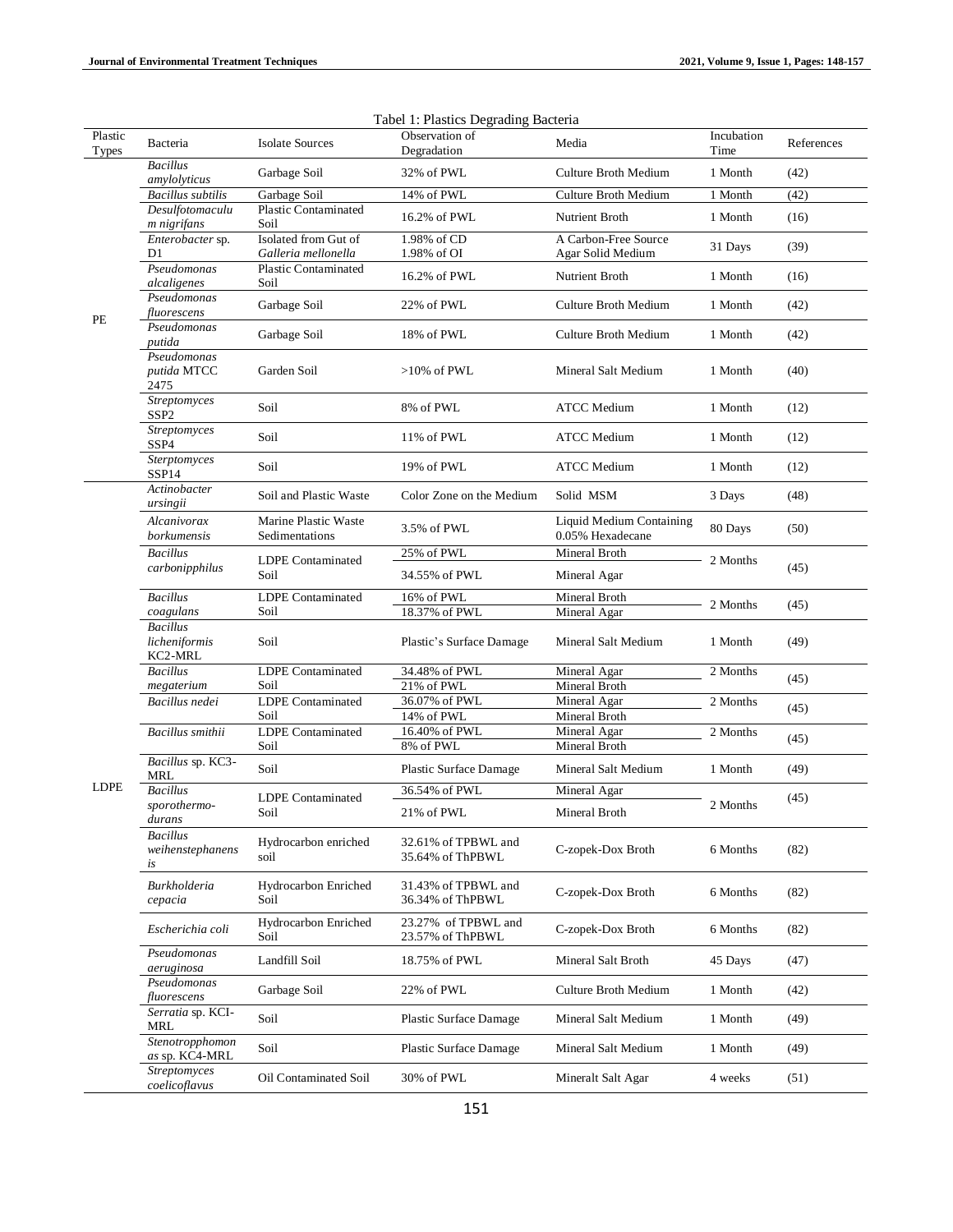| Plastic<br>Types | Bacteria                                 | <b>Isolate Sources</b>       | Observation of<br>Degradation                                | Media                                                      | Incubation<br>Time | References |
|------------------|------------------------------------------|------------------------------|--------------------------------------------------------------|------------------------------------------------------------|--------------------|------------|
|                  | <b>NBRC 15399T</b>                       |                              |                                                              |                                                            |                    |            |
|                  | <b>Streptomyces</b><br>SSP <sub>2</sub>  | Soil                         | 6% of PWL                                                    | <b>ATCC</b> Medium                                         | 1 Month            | (12)       |
|                  | Streptomyces<br>SSP4                     | Soil                         | 9% of PWL                                                    | <b>ATCC</b> Medium                                         | 1 Bulan            | (12)       |
|                  | <b>Sterptomyces</b><br>SSP <sub>14</sub> | Soil                         | 17% of PWL                                                   | <b>ATCC</b> Medium                                         | 1 Month            | (12)       |
| <b>HDPE</b>      | Ochrobacterum<br>anthropi                | Landfill Soil                | 20% of PWL                                                   | Mineral Salt Broth                                         | 45 Days            | (47)       |
| PP               | Bacillus cereus                          | Mangrove sediment            | $12\%$ of PWL.                                               | Mineral Broth                                              | 40 Days            | (53)       |
|                  | Sporosacrina<br>globispora               | Mangrove sediment            | 11% of PWL                                                   | Mineral Broth                                              | 40 Days            | (53)       |
| <b>PS</b>        | <b>Bacillus</b> subtilis                 | Culture                      | 20% of PWL in NB and<br>58.82% of PWL in BHB                 | NB and BHB                                                 | 1 Month            | (54)       |
|                  | Pseudomonas<br>auroginosa                | Culture                      | 5% of PWL in NB and<br>11% of PWL in BHB                     | NB and BHB                                                 | 1 Month            | (54)       |
|                  | Staphylococcus<br>aureus                 | Culture                      | 4.76% of PWL in NB and<br>37.5% of PWL in BHB                | NB and BHB                                                 | 1 Month            | (54)       |
|                  | Staphylococcus<br>pyogenes               | Culture                      | 8.33% of PWL in NB and<br>11.11% of PWL in BHB               | NB and BHB                                                 | 1 Month            | (54)       |
| <b>PET</b>       | <b>Bacillus</b> subtilis                 | Culture                      | 74.59% of PWL in NB and<br>1.75% of PWL in BHB               | NB and BHB                                                 | 1 Month            | (54)       |
|                  | Staphylococcus<br>pyogenes               | Culture                      | 3.85% of PWL in NB and<br>3.92% of PWL in BHB                | NB and BHB                                                 | 1 Month            | (54)       |
|                  | Staphylococcus<br>aureus                 | Culture                      | 8.75% of PWL in NB and<br>3.85% of PWL in BHB                | NB and BHB                                                 | 1 Month            | (54)       |
| PHB              | <b>Streptomyces</b><br>lydicus MM10      | Soil, Sand and<br>Wastewater | <b>Hydrolysis Zone Formed</b><br>on PHB Containing<br>Medium | <b>Turbid Medium</b><br>Containing PHB as Carbon<br>Source | 7 Days             | (56)       |
| <b>PLA</b>       | Bacillus sp.<br>MKY <sub>2</sub>         | Digester Sludge              | Morphological Damage                                         | PLA-Agar Plate                                             | 40 Days            | (21)       |
|                  | Pseudomonas sp.<br>MKY1                  | Digester Sludge              | Morphological Damage                                         | PLA-Agar Plate                                             | 40 Days            | (21)       |

PWL: Plastic's Weight Loss; TPBWL: Thin Plastic Bag's Weight Loss; ThPBWL: Thin Plastic Bag's Weight Loss; CD: Carbon Decreasing; OI: Oxygene Increasing; NB: Nutrient Broth; BHB: Bushnell Hash Broth.

Four polyethylene plastic degrading bacteria isolated from soil were also reported by Patil (42). They were *Bacillus amylolyticus*, *B.subtilis*, *Pseudomonas putida,* and *Pseudomonas fluorescens*. These bacteria were separately incubated in a broth medium containing polyethylene films and incubated for a month. Based on the research, *B*.*amylolyticus* was able to reduce 32% of polyethylene film weight, followed by *P*.*fluorescens* with 22%, *P*.*putida* 18%, and *B*.*subtilis* 14%. FTIR analysis stated that there was a rapid process of carbon chain degradation through wave absorption. These bacteria break down polythene polymers then serve them as their carbon source (42). *P*.*aeruginosa* and *P*.*stutzeri* are also included as PE degrading bacteria (15). *Pseudomonas* spp. have an inducible operon system initiating the formation of certain enzymes that are useful in unusual carbon sources metabolisms. Enzymes produced by *Pseudomonas* spp. are including serine hydrolase, esterase, and lipase (43).

The other 5 isolates of polyethylene degrading bacteria were successfully isolated from dumped soil. The five bacteria were *Bacillus amylolyticus*, *Bacillus firmus*, *Pseudomonas putida*, *Pseudomonas fluroscence,* and *Bacillus subtilis*. They

were incubated in culture broth media for a month. Based on that research, *B.amylolyticus* was able to reduce plastic samples about 20%, *B.firmus* 12%, *P.putida* 30%, *P.fluroscence* 16%, and *B.subtilis* 22%. FTIR analysis showed that the plastics were damaged (44).

*Bacillus* spp. are potential LPDE degrading agents. By using agar minerals incubated for two months, *B.carbonipphilus* was able to degrade LDPE about 34.55%. Meanwhile, *B.sporothermo-durans* degraded the sample about 36.54%, *B.sporothermodurans* degraded it about 36.54%, *B.coagulans* degraded the sample about 18.37%, *B.neidei* decreased the plastic's weiht about 36.07%, *B.smithii* degraded it about 16.0%, and *B.megaterium* degraded it about 34.48%. In Mineral Broth media, *B.carbonipphilus* degraded LDPE about 25%, *B.sporothermodurans* 21%, *B.coagulans* 16%, *B.neidei* 14%, *B.smithii* 8%, and *B.megaterium* 21% (45). When microorganisms adhere to the plastic surfaces, they will start trying to use those polymers as their carbon source (46).

The other LDPE degrading bacteria are *Bacillus weihenstephanensis*, *Burkholderia cepacia,* and *Escherichia coli*. Within six months, *B.weihenstephanensis* was able to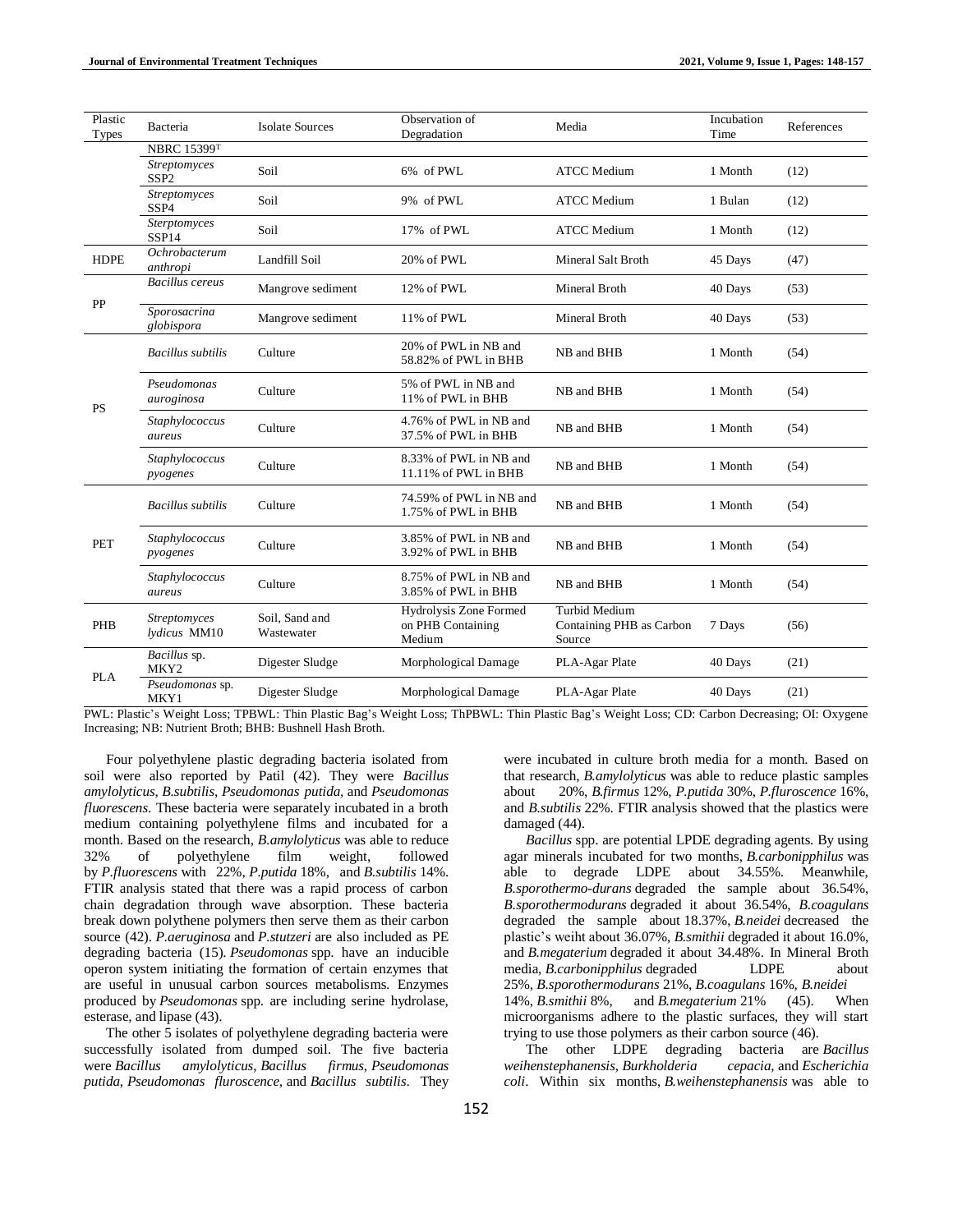reduce the weight of thick LDPE plastic bags around 32.61% and thin plastic bags about 35.64%. *B.cepacia* can reduce the weight of thick plastic bags about 31.43%, and 36.34% for thin plastic bags. Whereas *E.coli* reduced 23.72% of thick plastic bags weight and 23.57% for thin plastic bags (Mukherjee and Chatterjee, 2014). LDPE weight reduction by *Pseudomonas aeruginosa* was 18.75% within a month (47). Moreover, *P.fluorescens* and *Actinobacter ursingii* are also considered as LDPE degrading bacteria (48).

Furthermore, Jamil *et al*. (49), reported that *Serratia* sp. KCI-MRL, *Bacillus licheniformis* KC2-MRL, *Bacillus* sp. KC3- MRL, and *Stenotrophomonas* sp. KC4-MRL isolated from the soil in Khasmir Smast, Pakistan, were able to damage the surface of LDPE plastic films within one month of incubation. Harshvardhan and Jha, cited from Jamil *et al*. (49) stated that LDPE biodegradation through a series of enzymatic reactions involving various enzymes that catalyze chemical changes of plastic polymers such as oxidation, reduction, hydrolysis, esterification, and molecular inner conversion.

Another studi also reported that *Alcanivorax borkumensis* was able to form large biofilms on the surface of LDPE waste. This bacterium is a species of hydrocarbondegrading bacteria which able to degrade LDPE (50). Based on Golyshin *et al*., and Sabirova *et al*., the LDPE degradation mechanism by this bacterium is carried out through several enzymatic reactions involving various enzymes, such as alkane hydroxylase (alkB1, alkB2), cytochrome P50, and Ferredoxin (50).

The ability of actinomycetes in degrading plastic waste was also reported by some researchers. Some LDPE degrading actinomycetes including *Streptomyces coelicoflavus* NBRC 15399T (51), *Streptomyces* SSP2, *Streptomyces* SSP4, and *Streptomyces* SSP14 are potential agents of plastic waste biodegradation. They are also considered to be able to produce bioemulsifier. Bioemulsifier is a molecule produced by microorganisms during the degradation of plastic polymers. The microorganisms used in that study were able to produce biosurfactants that are also important in plastics degradation (12). Actinomycetes produce various kind of metabolites which play a vital role in plastics degradation (52).

One of the HDPE degrading bacteria is *Ochrobacterum anthropi*. This bacterium degraded HDPE film by 20% in 45 days (47). PP degrading bacteria are including *Bacillus cereus* and *Sporosarcina globispora*. The plastic degradation ability of *B.cereus* was 0.003 grams per day, while *S.globispora* was 0.002 grams per day (53). Two PLA degrading bacteria including *Pseudomonas* sp. MKY1 and *Bacillus* sp. MKY2 were reported by (21). Meanwhile, *B.subtilis*, *S.aureus,* and *S.pyogenes* considered as important PET and PS degrading bacteria (54). *Ideonella sakaiensis* was also reported to degrade PET polymer (55, 19).

Another plastic degrading actinomycetes is *Streptomyces lydicus* MM10. This filamentous bacterium produces Polyhydroxybutyrate (PHB) depolymerase, an enzyme that breaks down PHB polymer (56). Furthermore, other PHB degrading bacteria are *Azotobacter* and *Bacillus* (57). Meanwhile, *Moritella* sp., *Shewanella* sp., *Psychrobacter* sp., and *Pseudomonas* sp. play a role in PCL degradation (58). Under the appropriate conditions and environments, various kinds of bacteria can accumulate Poly-hydroxybutyrate (PHB) in their cells then break down that polymer catalyzed by PHB

depolymerase (56).

## **8 Enzymes Involved in Plastics Biodegradation**

Many microbes produce various kinds of important enzymes in plastic biodegradation. Enzymes such as laccase, lignin peroxidase, manganese peroxidase, lipase, esterase, and amylase are potential catalysts of plastic constituent polymers degradation (59, 60). Lignin peroxidase, manganese peroxidase, and laccase are the three main lignolytic enzymes (61, 62). Lignolytic enzymes are including phenol oxidase or laccase, heme peroxidase consisting of lignin peroxidase, manganese peroxidase, and versatile peroxidase (63, 62).

There are two reactions involved in the polymer biodegradation process, hydrolysis and oxidation. Hydrolysis is the breaking down of polymers catalyzed by hydrolases enzymes, while oxidation is a biodegradation process catalyzed by various oxidoreductase enzymes. Hydrolase enzymes catalyze the hydrolyzing reactions of esters, carbonates, amides, and glycosidic bonds of various hydrolyzed polymers to produce monomers. Meanwhile, oxidoreductase enzymes catalyze oxidizing and reducing reactions of ethylene, carbonate, amide, urethane, and others (59, 60).

The polymers hydrolysis process usually includes a reaction involving three amino acid residues including aspartate, histidine, and serine. Aspartate will interact with the histidine ring to form hydrogen bonds. The histidine ring will interact with serine. Histidine conducts the deprotonating process with serine to form a nucleophilic alkoxide (-O), a group attacking the ester bonds. This process results in an alcohol tip and an acyl-enzyme complex. Then, water attacks the acyl-enzyme complex to form a carboxyl-end and free enzyme that will be further processed by microorganisms (64, 35). *Bacillus* sp. BCBT21 is one of the hydrolases producing bacteria. It produces lipase, CMCase, xylanase, chitinase, and protease that are important in the degradation of plastic polymers (65).

When some polymer compounds can not be degraded by certain enzymes, the other appropriate enzymes will work together to break down those compounds. This phenomenon is known as oxidation. For instance, monooxygenase and dioxygenase will be coalesced to form a more fragmented alcohol or peroxyl groups. The further reaction will be catalyzed by peroxidase, breaking down these components into smaller components. Peroxidases catalyze the reaction between a peroxyl molecule and an electron acceptor such as phenol, phenyl, amino, carboxyl, thiol, or unsaturated aliphatic compound (64, 35).

As the first step of PE degradation, carbonyl grub of the PE is converted into alcohol. The process is catalyzed by the monooxygenase enzyme. Then it will be converted into an aldehyde catalyzed by alcohol dehydrogenase. Furthermore, the formed aldehyde will be converted into fatty acids by the aldehyde dehydrogenase. They will be entered into the βoxidation process for further processing inside microbial cells (66, 38). Meanwhile, the oxidation process carried out by laccase breaks down polyethylene polymers into carboxylic acids. These formed acids will be entered fl-oxidation with coenzyme-A. This reaction breaks the two carbon fragments of the carboxylic acids to form acetyl-CoA. This result will be included in the citric acid cycles for further metabolism. In the end, water and carbon dioxide will be produced as the final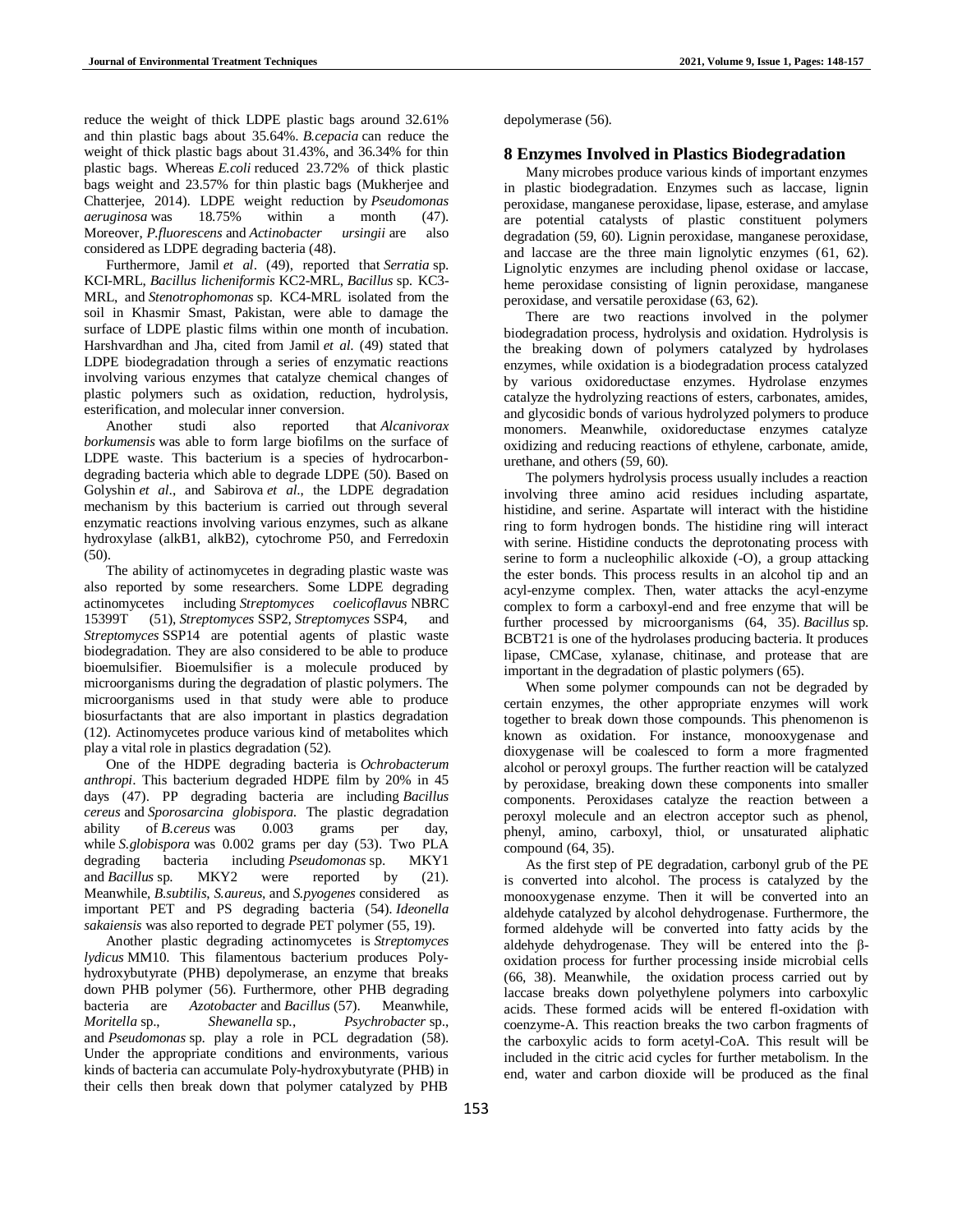products of PE biodegradation carried out by microorganisms catalyzed by laccase (67).

PET degradation by *Ideonella sakaiensis* catalyzed by two correlated types of enzymes, PETase (PET-digesting enzyme) and MHETase (MHET-digesting enzyme). PETase converts PET into mono (2-hydroxyethyl) terephthalic acid or MHET. That process also produces secondary products such as terephthalic acid (TPA) and bis (2-hydroxyethyl)-TPA. Furthermore, the MHETase enzyme converts the formed MHET into two monomers, TPA and ethylene glycol or EG (55, 68).

Polyurethane degraded by polyurethane degrading bacteria such as *Pseudomonas chlororaphis* (69, 70). Two proteolytic enzymes used in polyurethane polyester degradation are papain and urease. Polymer degradation by papain is carried out by the hydrolysis reaction of urethane and urea bonds. This hydrolysis reaction produces free amines and hydroxyl groups (71, 62). Meanwhile, aliphatic polyester such as PEA, PES, PPA, and PBA can be degraded by hydrolase enzymes including lipase, PEA depolymerase, and PHB depolymerase (72, 38). PHB depolymerase is widely produced by some bacteria including *Alcaligenes faecalis*, *Rhodospirillum rubrum*, *B.megaterium*, *A.beijerinckii* and *Pseudomonas lemoignei* (73, 56).

PVA can be degraded by *Pseudomonas* spp. Those bacteria secrete a PVA degrading enzyme, polyvinyl alcohol dehydrogenase (PVADH). PVA degradation occurs through two stages. The first stage is the conversion of the 1,3-glycol structure to β-ketone through random oxidative dehydrogenation reactions or hydroxyl group oxidations to form a monoketone structure. This process is catalyzed by alcohol oxidase. The second step is breaking down the carbon-carbon bond and changing the ketone groups to carboxylic (37, 38). Two possible mechanisms occurred in this step. The first possibility is the hydrolysis of the β-diketone structure of oxidized PVA (oxiPVA) catalyzed by β-diketone hydrolase (oxiPVA hydrolase). The second possibility is the aldolase reaction involving the monoketone structure of the oxidized PVA (74, 38).

Another important plastic degradation catalyst is the PHA hydrolase enzyme. It is classified as serine hydrolase that attacks the branch chains and cyclic components of PHA (75, 62). Meanwhile, PCL degradation can be carried out by microorganisms by producing PCL enzymes hydrolases, lipases, and esterases. PCL can be degraded by some microbes such as *Rhizopus arrhizuz* (76, 38). PLA can be hydrolyzed by lipase, proteinase K, and polyester polyurethane depolymerase (77, 38). Moreover, nylon degradation involves the hydrolysis reaction of amine bonds (-CONH-) of Nylon polymers that forms 12-amino dodecanoic acid. This acid then oxidized to carboxyl and other products. One of the nylons degrading bacteria is *Geobacillus thermocatenulatus* (78, 38).

## **9 Factors Affecting Biodegradation**

Biodegradation is influenced by several factors including the chemical structure of the polymers, the phase structure (amorphous or crystalline) of plastic polymers, molecular weight, miscibility of the polymer's constituent. Moreover, the presence of hydrolyzed and oxidized compounds also affect the biodegradation process carried out by microorganisms. Other factors that also affect the rate of the biodegradation process are hydrophobicity or hydrophilicity compatibility between the

microorganism's surface and the plastic film surface, the polymeric bonds, and the level of plastic surface roughness. Environmental factors also affect the biodegradation process, including temperature and humidity (79, 80). Nutrition also has important roles in the biodegradation (81).

## **10 Conclusions**

Biodegradation of plastic waste using plastics degrading bacteria is a valuable plastic waste treatment that must be implemented to maintain the environment quality of the problems caused by plastic waste. This process has less even no side effect that pollutes the environment. Plastic biodegradation involves some hydrolase and oxidase enzymes produced by many microbes including bacteria. This enzymatic process breaks down the recalcitrant plastic polymers into microbial biomass and other environmentally safe compounds throughout several steps, including biodeterioration, depolymerization, assimilation, and mineralization. Optimization of proper environmental factors is the main factor to enhance the ability of bacteria to degrade plastics waste.

#### **Aknowledgment**

We thank all the researchers for their valuable and important studies about plastic waste biodegradation using plastic degrading bacteria that cited by us in this review.

# **Ethical issue**

Authors are aware of, and comply with, best practice in publication ethics specifically with regard to authorship (avoidance of guest authorship), dual submission, manipulation of figures, competing interests and compliance with policies on research ethics. Authors adhere to publication requirements that submitted work is original and has not been published elsewhere in any language.

## **Competing interests**

The authors declare that there is no conflict of interest that would prejudice the impartiality of this scientific work.

## **Authors' contribution**

All authors of this study have a complete contribution for data collection, data analyses and manuscript writing.

# **References**

- 1 Koushal V, Sharma R, Sharma M, Sharma R, Sharma V. Plastics: Issues Challenges and Remediation. International Journal of Waste Resources. 2014 Feb 10;4(1):1-6.
- 2 Kumari P, Murthy NS. A Novel Mathematical Approach for Optimization of Plastic Degradation. International Journal of Engineering Trends and Technology. 2013 August; 4(8):3539-42.
- 3 Kumar S, Das ML, Rebecca J, Sharmila S. Isolation and identification of LDPE degrading fungi from municipal solid waste. Journal of Chemical and Pharmaceutical Research. 2013 May; 5(3):78-81.
- 4 UNEP. Single-Use Plastics: A Roadmap for Sustainability. 2018 June 5.
- 5 Jambeck R, Geyer R, Wilcox C, Siegler TR, Perryman M, Andrady A, Narayan R, Law KL. Plastic waste inputs from land into the ocean. Science. American Association for the Advancement of Science. 2015 Feb 12;347(6223):768-71.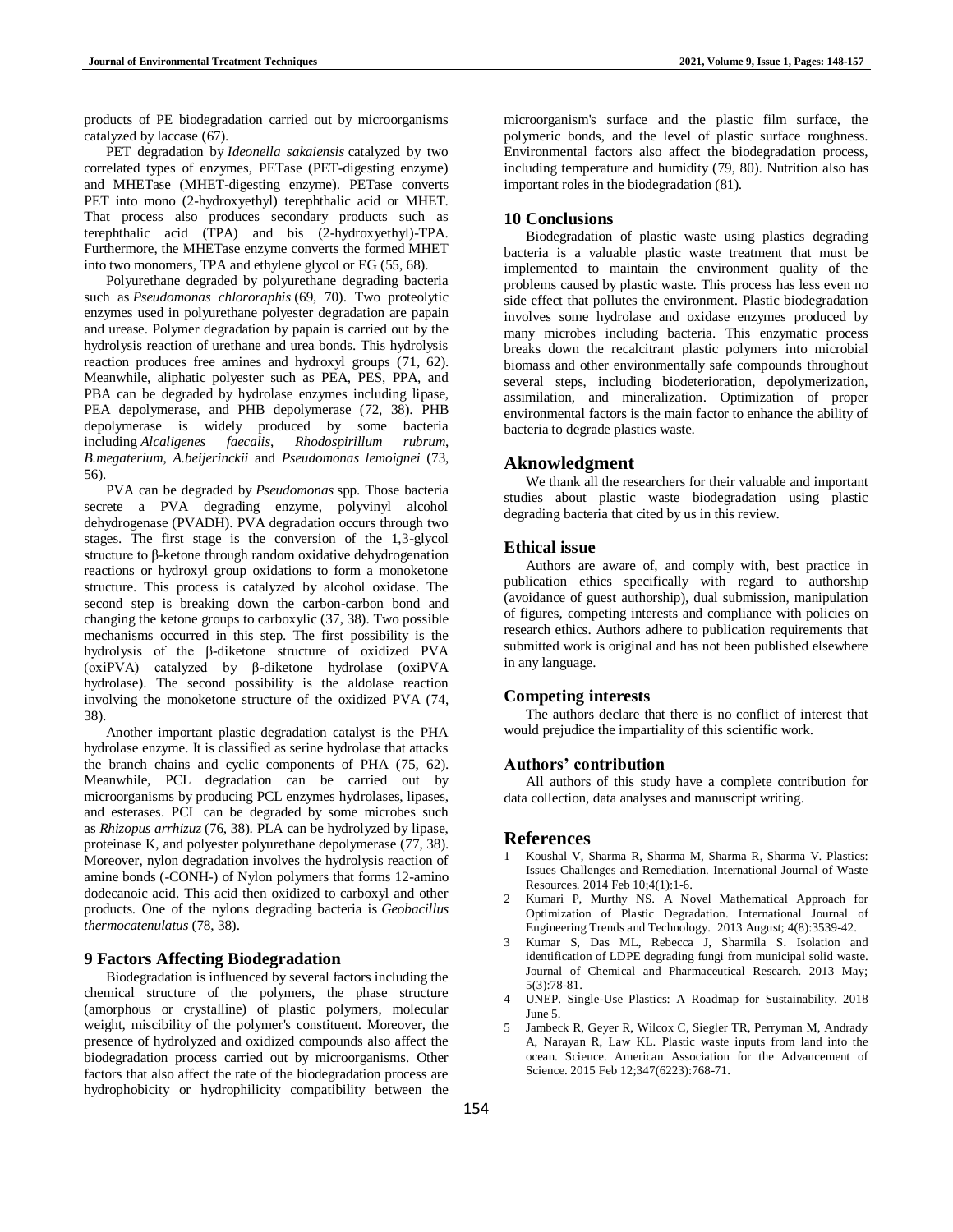- 6 Geyer R, Jambeck JR, Law KL. Production, Use, and Fate of All Plastics Ever Made. Science Advaces. 2017 Jul;3(7):1-5.
- 7 Arico Z, Jayanthi S. Pengolahan Limbah Plastik Menajdi Produk Kreatif sebagai Peningkatan Ekonomi Masyarakat Pesisir. Martabe: Jurnal Pengabdian Masyarakat. 2017 Nov 13;1(1): 1-6.
- 8 Drzyzga O, Prieto A. Plastic Waste Management, a Matter for the Community. Microbial Biotechnology*.* 2018 Nov 8;12(1):66-8.
- 9 Mrowiec B. Plastic Pollutans in Water Environtment. Environmental Protection and Natural Resources. 2017; 28(4): 51-5.
- 10 Sowmya H, Ramalingappa V, Krishnappa, Thippeswamy B. Low Density Polyethylene Degrading Fungi Isolated from Local Dumpsite of Shivamogga District. International Journal of Biological Research. 2014 May 31;2(2): 39-43.
- 11 Kale SK, Deshmukh AG, Dudhare MS, Patil VB. Microbial Degradation of Plastic: a Review. Journal of Biochemical Technology. 2015 Dec 25;6(2): 952-61.
- 12 Soud SA. Biodegradation of Polyethylene LDPE Plastic Waste using Locally Isolated *Streptomyces* sp. Journal of Pharmacetical Sciences and Research.*.* 2019;11(4):1333-9.
- 13 Kumar VR, Kanna GR, Elumalai S. Biodegradation of Polyethylene by Green Photosynthetic Microalgae. Journal of<br>Bioremediation&Biodegradation. OMICS Publishing Group. Bioremediation&Biodegradation. 2017;8(1):1-8.
- 14 Okmoto K, Izawa M, Yanase H. Isolation and Application of a Styrene-Degrading Strain of *Pseudomonas putida* to Biofiltration. Journal of Bioscience and Bioengineering. Elsevier. 2003 Jan;95(6):633-6.
- 15 Agrawal P, Singh RK. Breaking Down of Polyethylene by *Pseudomonas* Species. International Journal of Scientific&Engineering Research. 2016 March;7(3):124-7.
- 16 Begum MA, Varalakshmi B, Umamagheswari K. Biodegradation of Polythene Bag using Bacteria Isolated from Soil. International Journal of Current Microbiology and Applied Sciences. 2015; 4(11): 674-80.
- 17 Proshad R, Islam MS, Kormoker T, Haque MA, Rahman MM, Mithu MMR. Toxict Effect of Plastic on Human Health and Environment: a Sequences of Health Risk Assessment in Bangladesh. International Journal of Health. 2018;6(1):1-5.
- 18 Alabi OA, Ologbonjaye KI, Awosolu O, Alade OE. Public and Environmental Health Effects of Plastic Wastes Disposal: A Review. Journal of Toxicology and Risk Assessment. 2019 Apr 5;  $5(2):1-13$ .
- 19 Oberbeckmann S, Labrenz M. Marine Microbial Assemblages on Microplastics: Diversity, Adaptation, and Role in Degradation. Annual Review of Marine Science. 2020 Jan 3;12(1):209-32.
- 20 Weng Y-X, Jin Y-J, Meng Q-Y, Wang L, Zhang M, Wang Y-Z. Biodegradation behavior of poly (butylene adipate-coterephthalate) (PBAT), poly (lactic acid) (PLA), and their blend under soil conditions. Polymer Testing. 2013 Aug;32(5): 918-26.
- 21 Kim MY, Kim C, Moon J, Heo J, Jung SP, Kim JR. Polymer Film-Based Screening and Isolation of Polylactic Acid (PLA)-Degrading Microorganisms. Journal of Microbiol and Biotechnol. Korean Society for Microbiology and Biotechnology. 2017 Feb 28;27(2): 342-9.
- 22 Purwaningrum, P. Upaya Mengurangi Timbulan Sampah Plastik di Lingkungan. Indonesian Journal of Urban and Environmental Technology*.* 2016 Dec 6;8(2):141-7.
- 23 Hamlet C, Matte T, Mehta S. Combating Plastic Air Polution on Earth's Day. Vital Strategies Environmental Division. 2018.
- 24 Chandegara VK, Cholera SP, Nandasana JN, Kumpavat MT, Patel KC. Plastic Packaging Waste Impact on Climate Change and its Mitigation. In: Subbaiah R, Prajapati GV, Water management and climate smart agriculture. Adaptation of Climatic Resilient Water Management and Agriculture, Gyan Publishing House, New Delhi, India, 2015; 3: 404-15.
- 25 Halden RU. Plastics and Health Risk. Annual Review of Public Health. 2010 Apr 21;31:179-94.
- 26 Pratomo H, Rohaeti E. Bioplastik Nata De Casava sebagai Bahan Edible Film Ramah Lingkungan. Jurnal Penelitian Saintek. 2011 Oct;16(2):172-90.
- 27 Wei R, Zimmermann W. Microbial Enzymes for the Recycling of Recalcitrant Petroleum-Based Plastics: How Far Are We?. Microbial Biotechnology. 2017 Mar 28;10(6):1308-22.
- Adamcová D, Vaverková M. Degradation of Biodegradable/Degradable Plastics in Municipal Solid-Waste Landfill. Polish Journal of Environmental Studies. 2014 Jan;23(4): 1071-8.
- 29 Marjayandari L, Shovitri M. Potensi Bakteri *Bacillus* sp. dalam Mendegradasi Plastik. Jurnal Sains dan Seni ITS. 2015;4(2):59-62.
- 30 Helbling C, Abanilla M, Lee L, Karbhari VM. Issues of variability and durability under synergistic exposure conditions related to advanced polymer composites in civil infrastructure. Composites Part A: Applied Science and Manufacturing. 2006 Aug;37(8):1102– 10.
- 31 Bonhomme S, Cuer A, Delort AM, Lemaire J, Sancelme M, Scott G. Environmental biodegradation of polyethylene. Polymer Degradation and Stability. 2003 Jan;81(3): 441-52.
- 32 Sharma B, Rawat H, Pooja, Sharma R. Bioremediation-A Progressive Approach toward Reducing Plastic Wastes. International Journal of Current Microbiology adn Applied Science*.* 2017 Dec 10;6(12):1116-31.
- 33 Gilan 1, Sivan A. Extracellular DNA Plays an Important Structural Role in the Biofilm of the Plastic Degrading Actinomycete *Rhodococcus ruber*. Advances in Microbiology. 2013;3(03):543-51.
- 34 Rosario LLD, Baburaj S. Isolation and Screening of Plastic Degrading Bacteria from Polythene Dumped Garbage Soil. International Journal for Research in Applied Science & Engineering Technology. 2017;5(12):1028-32.
- 35 Tiwari AK, Gautam M and Maurya HK. Recent Development of Biodegradation Techniques of Polymer. International Journal of Research-GRANTHAALAYAH. 2018 Jun 30;6(6): 414-52.
- 36 Alshehrei F. Biodegradation of Low Density Polyethylene by Fungi Isolated from Red Sea Water. International Journal of Current Microbiology and Applied Sciences. 2017 Aug 10;6(8):1703-9.
- 37 Kyrikou J, Briassoulis D. Biodegradation of Agricultural Plastic Films: A Critical Review. Journal of Polymers and the Environment. 2007 Aug 1;15(3).
- 38 Leja K, Lewandowicz G. Polymer Biodegradation and Biodergadable Polymers-a Review. Polish Journal of Environmental Studies*.* 2010;19(2):255-66.
- 39 Ren L, Men L, Zhang Z, Guan F, Tian J, Wang B, Wang J, Zhang Y, Zhang W. Biodegradation of Polyethylene by *Enterobacter* sp. D1 from the Guts of Wax Moth *Galleria Mellonella*. International Journal of Environtmental Research and Public Health. 2019 May 31;16(11):1-11.
- 40 Saminathan P, Sripriya A, Nalini K, Sivakumar T, Thangapandian V. Biodegradation of Plastics by *Pseudomonas putida* isolated from Garden Soil Samples. Journal of Advanced Botany and Zoology. 2014 May 1;1(3):1-4.
- 41 Shahnawaz M, Sangale MK, Ade AB. Bacteria-based polythene degradation products: GC-MS analysis and toxicity testing. Environmental Science and Pollution ResearchEnviron. 2016 Feb 18;23(11); 10733–41.
- 42 Patil RC. Screening and Characterization of Plastic Degrading Bacteria from Garbage Soil. British Journal of Environmental Sciences. 2018:6(4):33-40.
- 43 Sriningsih A, Shovitri M. Potensi Isolat Bakteri *Pseudomonas*  sebagai Pendegredasi Plastik. Jurnal Sains dan Seni ITS. 2015;4(2): 67-70.
- 44 Jumaah, O. S. Screening of Plastic Degrading Bacteria from Dumped Soil Area. *Journal of Environmental Sinece, Toxicology* and *Food Technology*. 2017 May;11(5): 93-8.
- 45 Shresta JK, Joshi DR, Regmi P, Badahit G. Isolation and Identification of Low Density Polyethylene (LDPE) Degrading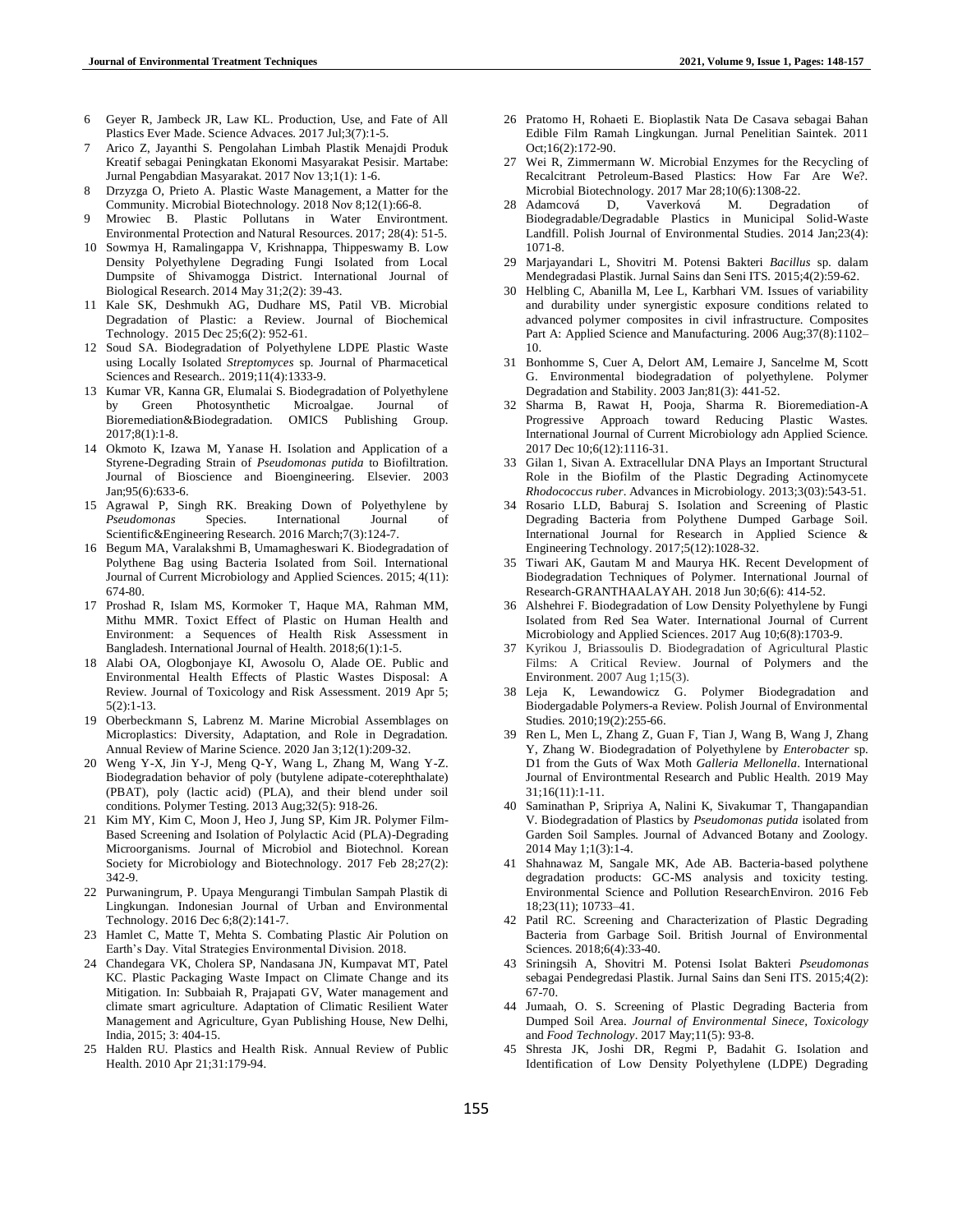*Bacillus* spp. from a Soil of Landfill Site. Acta Scientific Microbiology. 2019 Mar 5;2(4):30-4.

- 46 Deepika S, Madhuri JR. Biodegradation of Low Density Polyethylene by Microorganisms from Garbage Soil. Journal of Experimental Biology and Agricultural Science. 2015;3(1):15-21.
- 47 Riandi MI, Kawuri R, Sudirga SK. Potential of *Pseudomonas* sp. and *Ochrobacterum* sp. Isolated from Various Soil Sample as Degrading Bacteria of High Density Polyethylene (HDPE) and Low Density Polyethylene (LDPE) Plastic. SIMBIOSIS Journal of Biological Science. 2017 Sep 30;5(2):58-63.
- 48 Hussein AA, Al-Mayaly IK, Khudeir SH. Isolation, Screening and Identification of Low Density Polyethylene (LDPE) Degrading Bacteria from Contaminated Soil With Plastic Wastes. Mesopotamia Environmental Journal. 2015;1(4):1-14.
- 49 Jamil SUU, Zada S, Khan I, Sajjad W, Rafiq M, Shah AA, Hasan F. Biodegradation of Polyethylene by Bacterial Strains Isolated from Kashmir Cave, Buner, Pakistan. Journal of Cave and Karst Studies. 2017;79(1): 73-80.
- 50 Delacuvellerie A, Cyriaque V, Gobert S, Benali S, Wattiez R. The Plastisphere in Marine Ecosystem Hosts Potential Specific Microbial Degraders Including *Alcanivorax borkumensis* as a Key Player for the Low Density Polyethylene Degradation. Journal of Hazardous Materials. 2019 Dec;380:1-11.
- 51 Duddu MK, Tripura KL, Gantuku G, Divya DS. Biodegradation of Low Density Polyethylene (LDPE) by a New Biosurfactant-Producing Thermophilic *Streptomyces coelicoflavus* NBRC 15399<sup>T</sup> . African Journal of Biotechnology. 2015;14(4):327-40.
- 52 Waithaka PN, Gathuru EM, Githaiga BM, Ochieng EO, Laban LT. Microbial Degradation of Polythene using Actinomycetes Isolated from maize Rhizosphere, Forest and Waste Damping Sites Within Egerton University, Kenya. International Journal on Emerging Technologies. 2017;8(1):05-10.
- 53 Helen AS, Uche EC, Hamid FS. Screening of Polyptopylene Degdradation Potential of Bacteria Isolated from Mangrove Ecosystems in Peninsular Malaysia. International Journal of Bioscience, Biochemistry and Bioinformatics. 2017;7(4): 245-251.
- 54 Asmita K, Shubhamsingh T, Tejashree S. Isolation of PlASTIC Degrading Microorganisms from Soil Samples Collected at Various Locations in Mumbai, India. International Research of Environetmental Sciences. 2015;4(3):77-85.
- 55 Yoshida S, Hiraga K, Takehana T, Taniguchi I, Yamaji H, Maeda J, Toyohara K, Miyamoto K, Kimura Y, Oda K. A bacterium that degrades and assimilates poly(ethylene terephthalate). Science. 2016 Mar 11;351(6278):1196–99.
- 56 Aly MM, Tork S, Qari HA, Al-Seeni MN. Poly-β-hydroxy butyrate Depolymerase from *Streptomyces lydicus* MM10, Isolated from Wastewater Sample. International Journal of Agriculture & Biology. 2015 Sep1;17(5):891-900.
- 57 Aburas MMA. Degradation of Poly (3-hydroxybuthyrate) using *Aspergillus oryzae* obtained from Uncultivated Soil. Life Science Journal. 2016;13(3):51-6.
- 58 Sekiguchi T, Sato T, Enoki M, Kanehiro H, Uematsu K, Kato C. Isolation and Characterization of Biodegradable Plastic Degrading Bacteria from Deep-Sea Environments. JAMSTEC Report of Research and Development*.* 2011;11:33-41.
- 59 Matsumura S. Mechanism of biodegradation. Biodegradable polymers for industrial applications. El Sevier. 2005; 357-410.
- 60 Ganesh P, Dineshraj D, Yoganathan K. Production and Screening of Depolymerasing Enzymes by Potential Bacteria and Fungi Isolated from Plastic Waste Dump Yard Sites. International Journal of Applied Research. 2017;3(3):693-695.
- 61 Hofrichter M, Lundell T, Hatakka A. Conversion of Milled Pine Wood by Manganese Peroxidase from *Phlebia radiata*. Applied and Environmental Microbiology. 2001 Oct 1;67(10):4588-93.
- 62 Bhardwaj H, Gupta R, Tiwari A. Microbial Population Associated with Plastic Degradation. Open Acces Scientific Reports. 2012;  $1(5):1-4.$
- 63 Dashtban M, Schraft H, Syed TA, Qin W. Fungal Biodegradation and Enzymatic Modification of Lignin. International Journal of Biochemistry and Molecular Biology. 2010 May 23;1(1):36-50.
- 64 Lucas N, Bienaime C, Belloy C, Queneudec M, Silvestre F, Nava-Saucedo J-E. Polymer biodegradation: Mechanisms and estimation techniques – A review. Chemosphere. Elsevier BV. 2008 Sep;73(4):429–42.
- 65 Dang TCH, Nguyen DT, Thai H, Nguyen TC, Tran TTH, Le VH, Nguyen VH, Tran XB, Pham TPT, Nguyen TG, Nguyen QT. Plastic Degradation by Thermophilic *Bacillus* sp. BCBT21 Isolated from Composting Agricultural Residual in Vietnam. Advances in Natural Sciences: Nanoscience and Nanotechnology. 2018 Mar 29;9(1):1- 11.
- 66 Gautam R, Bassi AS, Yanful EK. A Review of Biodegradation of Synthetic Plastic and Foams. Applied Biochemistry and Biotechnology. 2007 Apr;141(1):85–108.
- 67 Khalil MI, Ramadan NA, Albarhawi RK. Biodegradation of Polymers by Fungi Isolated from Plastic Garbage and the Optimum Condition Assessment of Growth. J. Raff. Env*.* 2013 May;1(1):33- 43.
- 68 Austin HP, Allen MD, Donohoe BS, Rorrer NA, Kearns FK, Silveira RL, Pollard BC, Dominick G, Duman R, Omari KE, Mykhaylyk V, Wagner A, Michener WE, Amore A, Skaf MS, Crowley MF, Thorne AW, Johnson CW, Woodcock HL, McGeehan JE, Beckham GT. Characterization and Engineering of a Plasticdegrading Aromatic Polyesterase. Proceedings of the National Academy of Sciences. 2018 Apr 17;115(19):4350–7.
- 69 Howard GT, Ruiz C, Hillard NP. Growth of *Pseudomonas chlororaphis* on a polyester-polyurethane and the purification and characterization of a polyurethane-esterase enzyme. International Biodeterioration & Biodegradation.1999 Mar;43(1-2):7-12.
- 70 Caruso G. Plastic Degrading Microorganisms as a Tool for Bioremediation of Plastic Contamination in Aquatic Environments. Journal of Pollution Effects&Control. 2015;3(3): 1-2.
- 71 Phua SK, Castillo E, Anderson JM, Hiltner A. Biodegradation of a Polyurethane in vitro. Journal of Biomedical Materials Research. 1987 Feb;21(2): 231-46.
- 72 Kim DY, Rhee YH. Biodegradation of Microbial and Synthetic Polyesters by Fungi. Applied Microbiology and Biotechnology. 2003 Jan 25;61(4):300-8.
- 73 Panagiotidou E, Konidaris C, Baklavaridis A, Zuburtikudis 1, Achilias D, Mitlianga P. A simple route for purifying extracellular poly3- hydroxybutyrate- depolymerase from *Penicillium pinophilum*. Enzyme Research. 2014 Sep 23; 2014:1-6.
- 74 Kawai F, Hu X. Biochemistry of microbial polyvinyl alcohol degradation. Applied Microbiology and Biotechnology. 2009 Jul 10;84(2):227-37.
- 75 Tokiwa Y, Calabia BP, Ugwu CU, Aiba S. Biodegradability of Plastics. International Journal of Molecular Sciences. 2009 Aug 26;10(9):3722-42.
- 76 Tokiwa Y, Suzuki T. Hydrolysis of polyesters by lipases. Nature. Springer Science and Business Media LLC. 1977 Nov;270:76-8.
- 77 Kim JM, Jeon CO. Isolation and Characterization of a New Benzene, Toluene, and Ethylbenzene Degrading Bacterium, Acinetobacter sp. B113. Current Microbiology. 2008 Oct 7;58(1):70-5.
- 78 Tomita K, Ikeda N, Ueno A. Isolation and characterization of a thermophilic bacterium, *Geobacillus thermocatenulatus*, degrading nylon 12 and nylon 66. Biotechnology Letter. 2004; **25:**1743-6.
- 79 Bikiaris DN. Nanocomposites of aliphatic polyesters: An overview of the effect of different nanofillers on enzymatic hydrolysis and biodegradation of polyesters. Polymer Degradation and Stability. 2013 Sep;98(9):1908-28.
- 80 Râpă M, Popa ME, Cornea PC, Popa VL, Grosu E, Geicu-Cristea M, Stoica P, Tanase EE. Degradation Study by *Trichoderma* spp. of poly (3-hydroxybuthyrate) and Wood Fibers Composites. Romanian Biotechnological Letters. 2014;19(3): 9390-9.